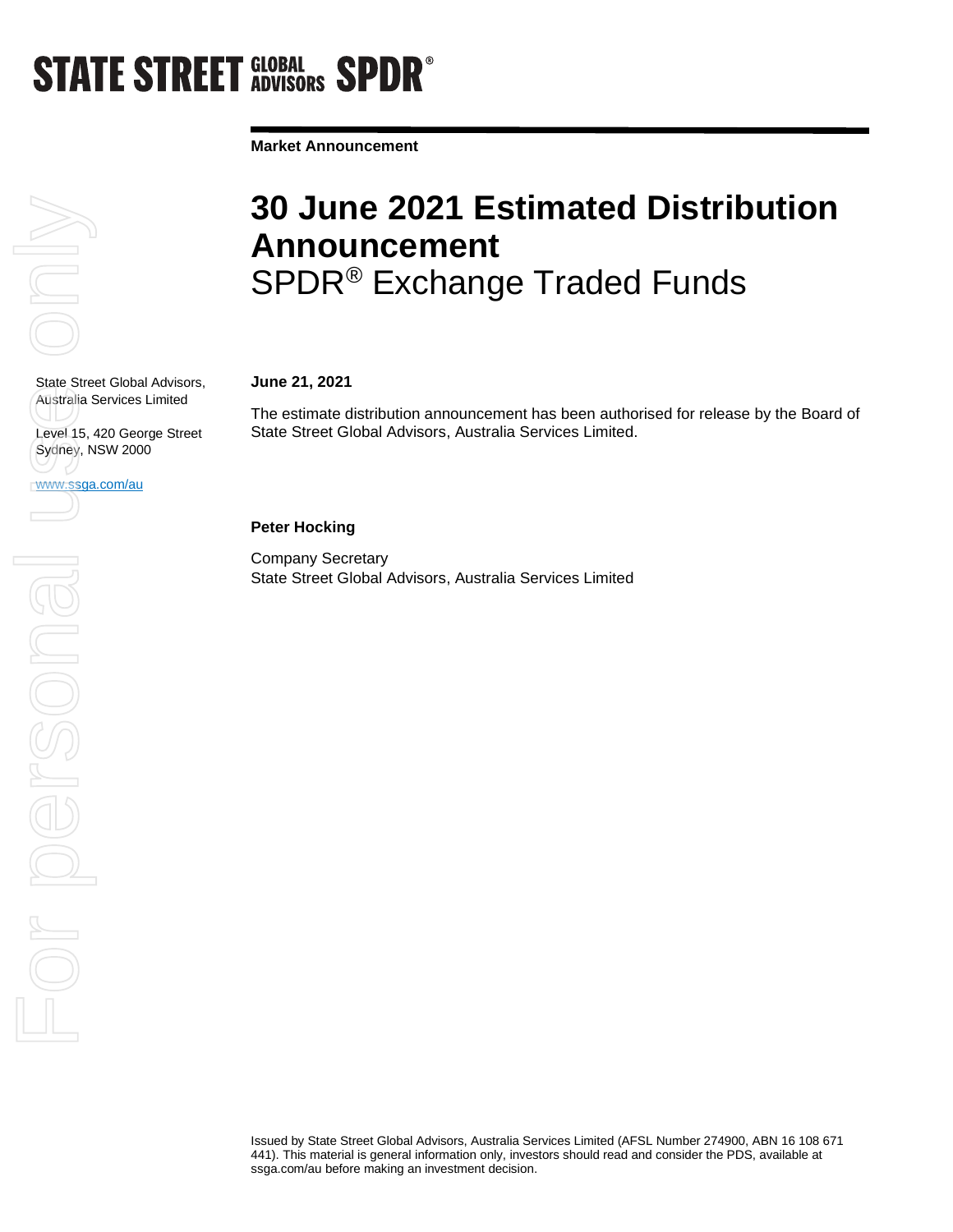## **STATE STREET GLOBAL SPDR®**

State Street Global Advisors, Australia Services Limited (ABN 16 108 671 441, AFSL No. 274900) is pleased to announce the following estimated distribution for the **SPDR Exchange Traded Funds** for the period ending 30 June 2021:

| <b>ASX</b><br>Code             | Fund                                                | Distribution -        |
|--------------------------------|-----------------------------------------------------|-----------------------|
|                                |                                                     | <b>Cents per Unit</b> |
| <b>Australian Equities</b>     |                                                     |                       |
| <b>OZF</b>                     | SPDR S&P/ASX 200 Financials EX-A REIT Fund          | 20.6467               |
| <b>OZR</b>                     | SPDR S&P/ASX 200 Resources Fund                     | 26.2069               |
| SSO                            | SPDR S&P/ASX Small Ordinaries Fund                  | 95.2463               |
| <b>STW</b>                     | SPDR S&P/ASX 200 Fund                               | 48.8408               |
| <b>SFY</b>                     | SPDR S&P/ASX 50 Fund                                | 42.0550               |
| <b>SLF</b>                     | SPDR S&P/ASX 200 Listed Property Fund               | 52.9388               |
| SYI                            | SPDR MSCI Australia Select High Dividend Yield Fund | 23.3000               |
| E200                           | SPDR S&P/ASX 200 ESG Fund                           | 59.4848               |
| <b>International Equities</b>  |                                                     |                       |
| <b>DJRE</b>                    | SPDR Dow Jones Global Real Estate Fund              | 32.1504               |
| WEMG                           | SPDR S&P Emerging Markets Fund                      | 47.8536               |
| <b>WDIV</b>                    | SPDR S&P Global Dividend Fund                       | 40.7709               |
| <b>WXHG</b>                    | SPDR S&P World ex Australia (Hedged) Fund           | 91.2661               |
| WXOZ                           | SPDR S&P World ex Australia Fund                    | 54.1566               |
| QMIX                           | SPDR MSCI World Quality Mix Fund                    | 63.1787               |
| <b>Australian Fixed Income</b> |                                                     |                       |
| GOVT                           | SPDR S&P/ASX Australian Government Bond Fund        | 14.5534               |
| <b>BOND</b>                    | SPDR S&P/ASX Australian Bond Fund                   | 11.6325               |

Issued by State Street Global Advisors, Australia Services Limited (AFSL Number 274900, ABN 16 108 671 441). This material is general information only, investors should read and consider the PDS, available at ssga.com/au before making an investment decision.